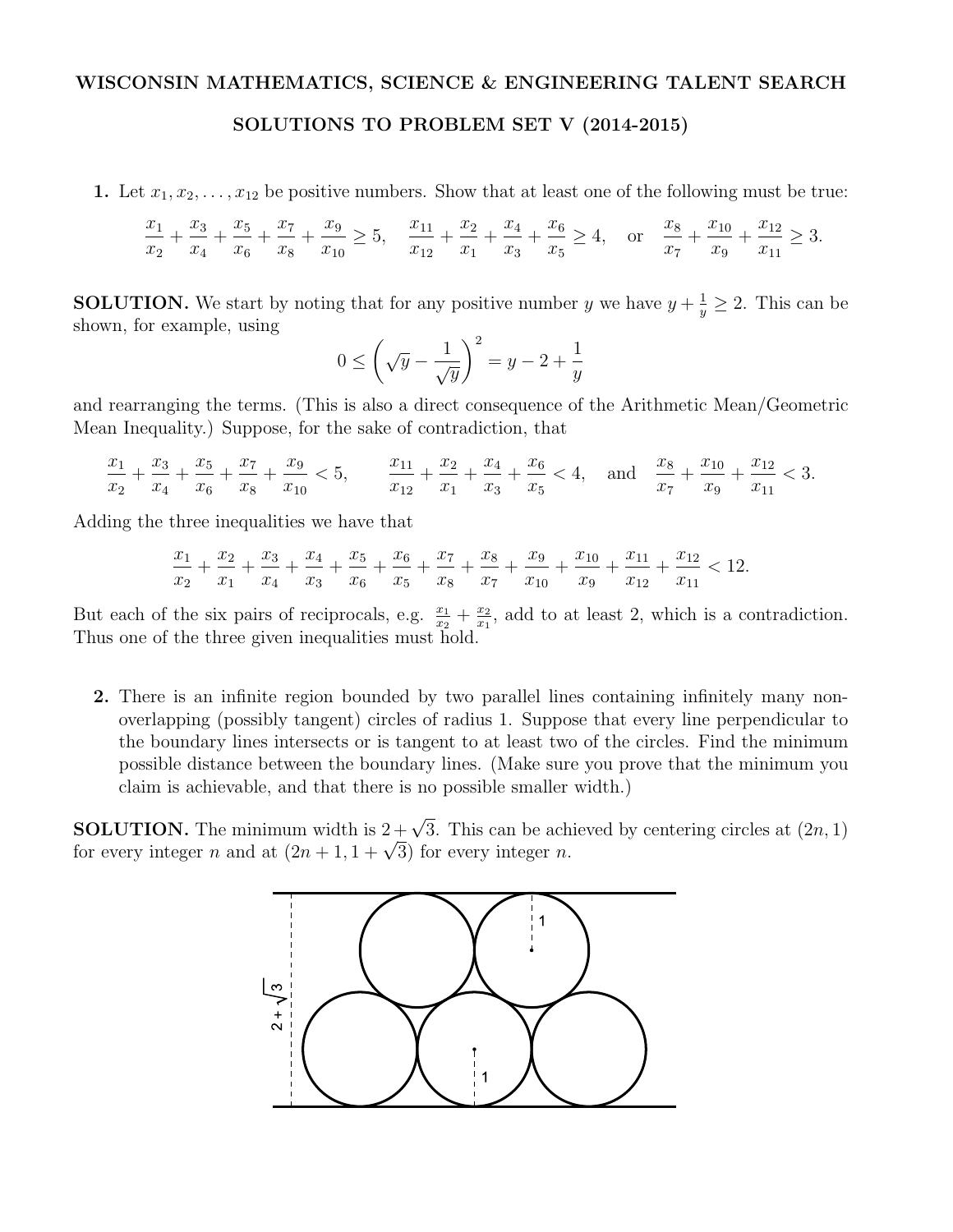The two boundary lines are  $y = 0$  and  $y = 2 + \sqrt{3}$ . All of the lower circles lie between  $y = 0$ and  $y = 2$ , and all of the upper circles lie between  $y = \sqrt{3}$  and  $y = 2 + \sqrt{3}$ , so all the circles are in the region between the two lines. Since the centers of the lower circles are all distance 2 apart, none of the lower circles overlap, and the same argument can be made for the upper circles. The distance between the centers of an upper circle at  $(2m + 1, 1 + \sqrt{3})$  and a lower circle at  $(2n, 1)$  is

$$
\sqrt{(2m+1-2n)^2+\sqrt{3}^2} \ge \sqrt{1+3} \ge 2,
$$

so no upper circle intersects a lower circle. Thus we have non-overlapping circles. Finally, for any *a*, the line  $x = a$  intersects the circles whose center are within one unit of this line, i.e. the circles with centers whose *x*-coordinate is in the interval  $[a-1, a+1]$ . This interval contains at least two integers (since its length is 2), and in our construction there is a circle with *x*-coordinate *n* for each integer *n*. Thus the line  $x = a$  will intersect at least two of the circles (three if *a* is integer).

To prove that there is no smaller possible width between the parallel lines, consider one circle *C* with center  $O_C$ . The line  $\ell$  through  $O_C$  and perpendicular to the boundary lines must pass through another circle, *D*, with center  $O_p$ . Let P be the intersection of the line  $\ell$  and the line through  $O_D$  parallel to the boundary lines. Since circles *C* and *D* do not overlap, we have that  $O_C O_D \geq 2$ . Since the line  $\ell$  intersects circle *D*, we have  $O_p P \leq 1$ . Thus

$$
O_C P = \sqrt{O_C O_D^2 - O_D P^2} \ge \sqrt{3}.
$$

Since the centers of the circles *C* and *D* are at least distance 1 from the boundary lines, it follows that the boundary lines are at least  $2 + \sqrt{3}$  apart.



**3.** Find all right angle triangles where the hypotenuse has length  $\sqrt{2} \cdot 2^{2015}$ , and the other two sides have integer lengths.

SOLUTION. Denote the lengths of the other two sides by *a* and *b*. Then by the Pythagorean theorem we have  $a^2 + b^2 = (\sqrt{2} \cdot 2^{2015})^2 = 2^{4031}$ . We will need to find the positive integer solutions of this equation.

Suppose that  $a, b$  are positive integer solutions to the equation. Let  $k$  be the largest nonnegative integer so that  $2^k$  divides both *a* and *b*. Then  $a = 2^k a_1$ ,  $b = 2^k b_1$ , where  $a_1, b_1$  are positive integers and at least one of them is odd. (Otherwise  $2^{k+1}$  would divide both *a* and *b*.) Then we have

$$
2^{4031} = a^2 + b^2 = 2^{2k}(a_1^2 + b_1^2).
$$

Since the right side is divisible by  $2^{2k}$ , we must have  $2k \le 4031$  and  $k \le 2015$ . Moreover we have  $2^{4031-2k} = a_1^2 + b_1^2.$ 

The square of an even number is divisible by 4, and since  $(2\ell + 1)^2 = 4\ell(\ell + 1) + 1$ , the square of an odd number has remainder 1 modulo 4. Thus  $a_1^2 + b_1^2$  must give remainder 2 modulo 4 (if both *a*<sup>1</sup> and *b*<sup>1</sup> are odd) or remainder 1 (if one is even and the other is odd), and thus it cannot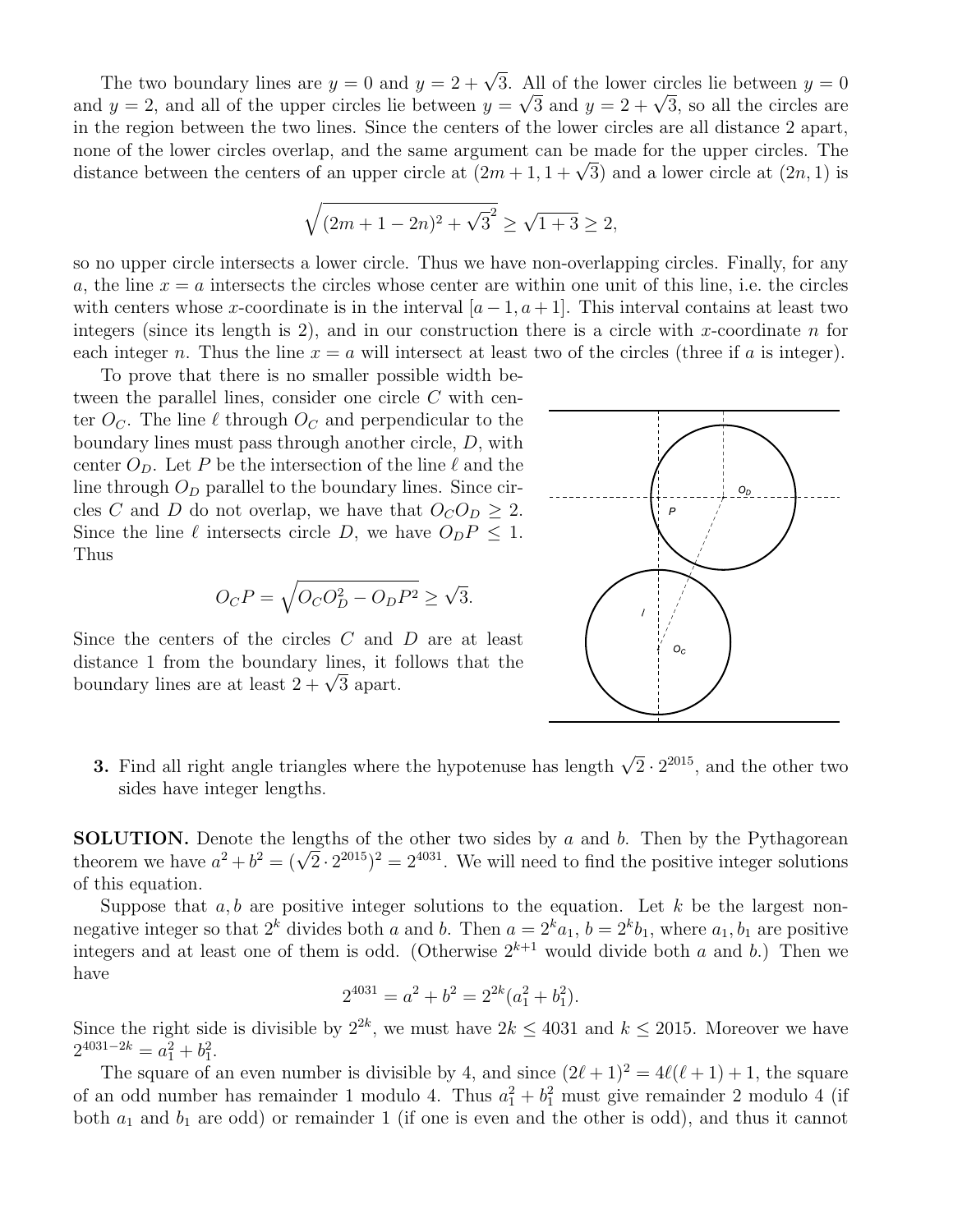be divisible by 4. If  $k < 2015$ , then  $2^{4031-2k}$  is divisible by 4. Since  $k \le 2015$ , this shows that we must have  $k = 2015$  and  $2 = a_1^2 + b_1^2$ . The only solution among positive integers is  $a_1 = b_1 = 1$ (all other choices would give a larger  $a_1^2 + b_1^2$ ), which proves that the only solution to the original equation is  $a = b = 2^{2015}$ .

4. Three French farmers, four English farmers, and five Spanish farmers are all attending the International Farmers Conference. They will sit in twelve chairs numbered 1 to 12 equally spaced around a round table. We have the job of assigning seats to the twelve participants. In how many different ways can we make these assignments so that each French farmer has an English farmer sitting immediately to her right.

SOLUTION. We can generate appropriate seat assignments using the following procedure:

1) We first choose the 'right-side neighbor' for each French farmer. We can do this  $4 \cdot 3 \cdot 2$  different ways: the right-side neighbor for the first French farmer can be any of the 4 English farmers, then we will have 3 choices for the second and 2 choices for the third French farmer (regardless of our previous choices).

2) One of the English farmers has not been chosen in the previous step, we will sit her down first at the table. (This can be done  $12$  different ways.)

3) We will now seat the remaining 11 farmers: the three French-English pairs and the five Spanish farmers. Considering these as eight units (a unit is either a French-English pair or a Spanish farmer), we will sit them down one-by-one clockwise starting to the right of the already seated English farmer. (When we seat a French-English pair, the English farmer will sit to the right of her French partner.) There are 8 choices for which unit will be seated first, immediately to the right of the seated English farmer. Then we can choose the next one 7 ways, and so on, giving  $8 \cdot 7 \cdot \cdot 2 \cdot 1 = 8!$  different ways of seating the remaining 11 farmers.

At the end of this procedure we have an appropriate seating assignment, and each possible seating assignment can be uniquely obtained this way. Multiplying the number of choices we make in the three steps (since in each step the number of choices do not depend on our previous decisions), we get that there are  $4 \cdot 3 \cdot 2 \cdot 12 \cdot 8! = 11,612,160$  possible seating arrangements.

5. Find the value *f*(2015), if we know that the function *f* is defined on positive integers and satisfies

$$
f(n) = \begin{cases} n - 10, & \text{if } n > 10000, \\ f(f(n + 11)), & \text{if } n \le 10000. \end{cases}
$$

SOLUTION. We have

$$
f(10000) = f(f(10011)) = f(10001) = 9991,
$$

since  $f(10011) = 10011 - 10$  and  $f(10001) = 10001 - 10$ . Similarly,

$$
f(9999) = f(f(10010)) = f(10000) = 9991.
$$

We will proceed by induction. Assume that for some  $1 \leq n < 10000$  it is true that  $f(n+1) =$  $f(n+2) = \cdots = f(10000) = 9991$ . We will show that  $f(n) = 9991$  must hold as well. This will prove that  $f(n) = 9991$  for all  $1 \le n \le 10000$ , and thus  $f(2015) = 9991$ .